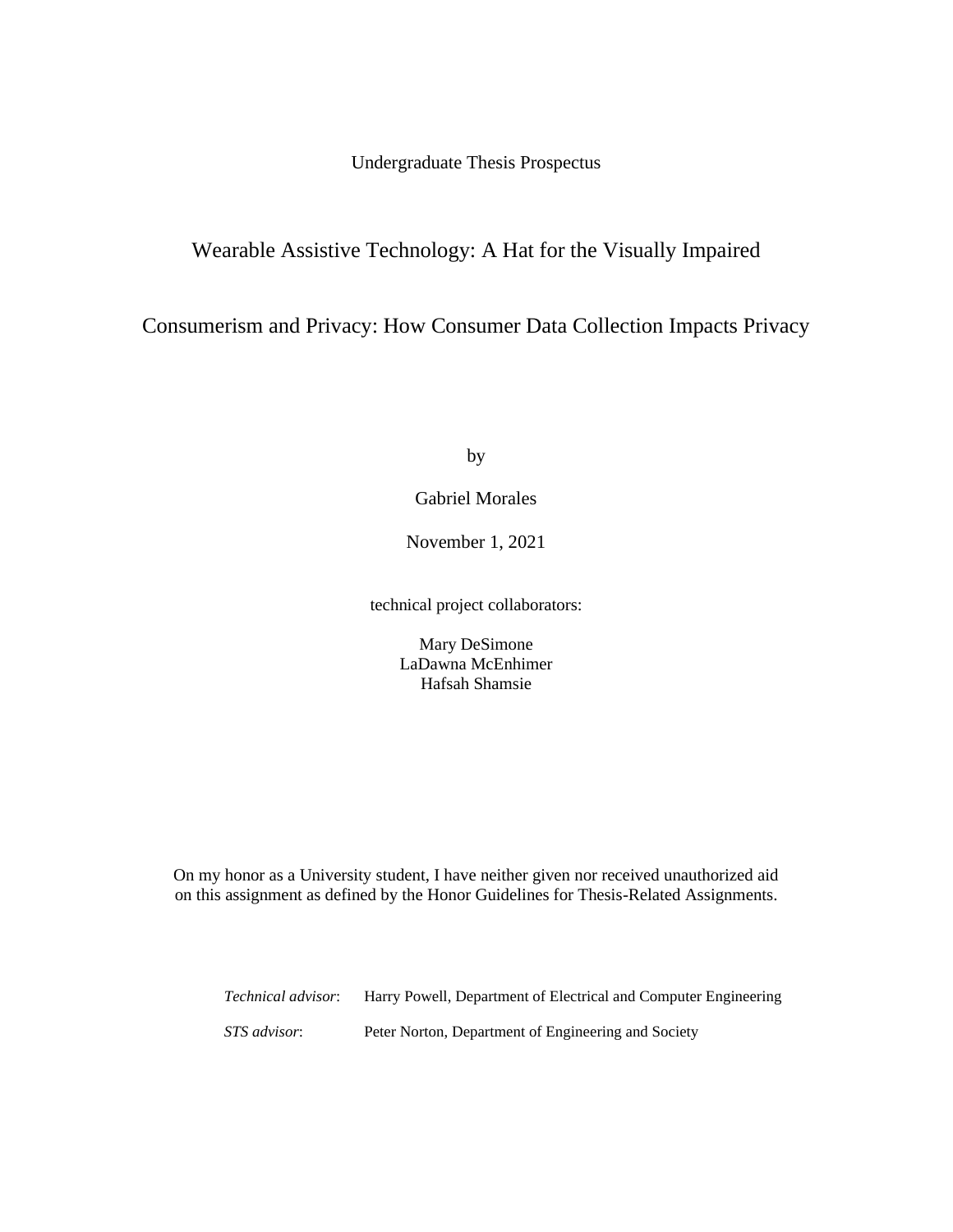## **General Research Problem**

*How can digital systems more optimally balance their practical value against their social costs?*

In serving us, digital systems also induce dependence. The IEEE Society on Social Implications of Technology (SSIT) is one of many groups founded to examine the philosophical nature of the terms "good" and "useful" that engineers aim to achieve when developing new technology. SSIT has specifically identified that the question of technological development is not "whether A or B is better technologically" but rather "whether and why the entire technological project is going to benefit anyone, and who it may benefit, and who it may harm" (Stephan et al., 2012). This shift to question the inherent optimism behind new technology and focusing on the full spectrum of its impacts on society is crucial to creating digital systems that provide optimal practical use with minimal negative social costs.

### **Wearable Technology That Assists Visually Impaired Individuals**

*How can embedded systems assist the disabled in navigating their environment independently?*

In 2015, the Centers for Disease Control and Prevention (CDC) estimated that a total of 1.02 million people were blind in the United States and approximately 3.22 million people have vision impairment. The CDC also projects that by 2050 the numbers of these conditions will double, making blindness and visual impairment a major problem for Americans (CDC, 2020). This project seeks to provide aid to those who are blind or impaired by incorporating mounted LiDAR and Ultrasonic sensors on a wearable to give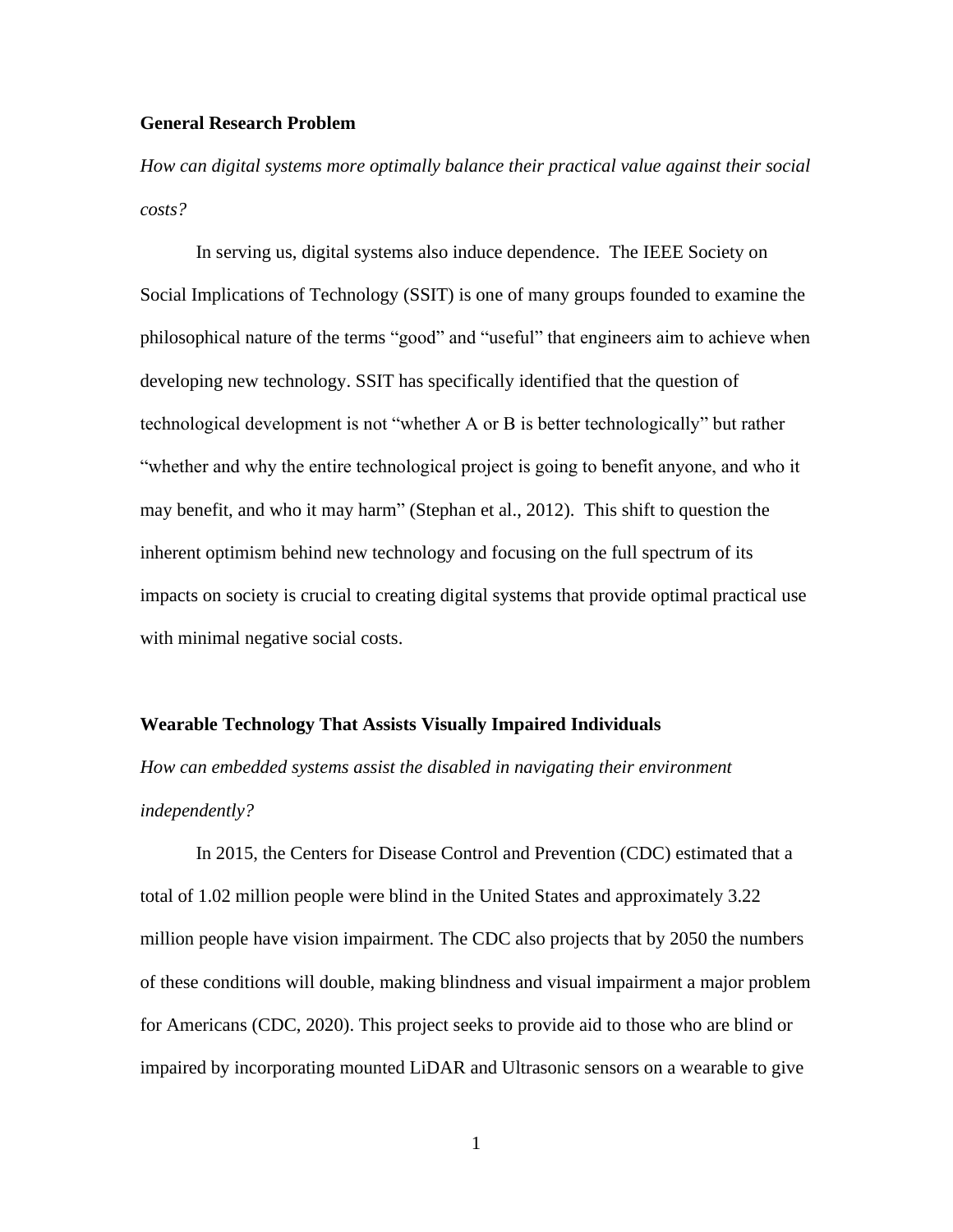tactile and auditory feedback to the user about their surroundings. The capstone project is under the Electrical and Computer Engineering department and the project advisor is Harry Powell. The capstone student collaborators are Mary DeSimone, LaDawna McEnhimer, and Hafsah Shamsie.

Currently, there are several devices that provide visual aid to blind individuals. The University of Michigan has developed an enhanced blind cane called GuideCane which incorporates ultrasonic sensors and servo motors to steer the cane and the user to avoid upcoming obstacles (Ulrich & Borenstein, 2001). Other wearable devices are also available on the market, like iGlasses Ultrasonic Mobility Aid by Ambutech, that provide a compact and affordable method to aid those who are visually impaired (Ambutech, n.d.). However, our team observed that many of these devices restricted the use of the user's hands and also did not provide feedback about approaching objects from the side or behind.

The goal of our project is to provide a hands-free wearable for the visually impaired with feedback for all surrounding and approaching objects through vibrations and tones. Our system will consist of LiDAR and Ultrasonic sensors that will be embedded into a hat, which will not restrict the use of the user's hands while also providing a stylish alternative to a cane. A MSP430FR2433 microcontroller will be used to communicate with the sensors, collect data, compute the distances of objects, and then notify the user of the object's location by tones and motors corresponding to the direction of the object. A prototype will be built with a custom designed PCB and testing will be done to calibrate the sensors such that accurate feedback is given so the user can navigate their environment unassisted.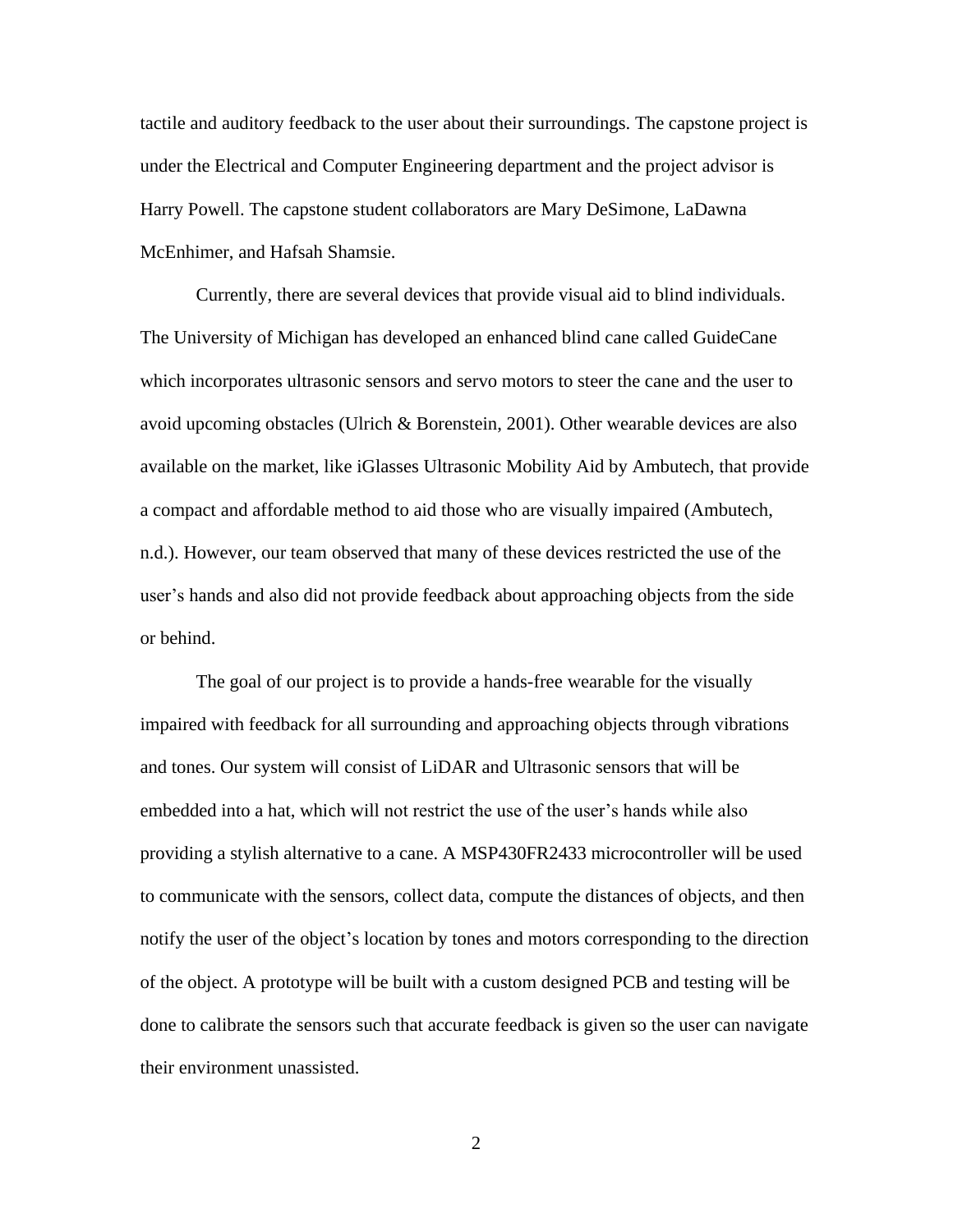At the end of this project, our team will have a fully functional hat with embedded sensors that will respond to surroundings and notify the user of any obstructions. This working prototype will be another advancement in visual assistance technology that will be more discrete and user friendly. Following this project, other optimizations can be made to the design to lower the cost and make mass production easier so that the visually impaired can have access to an affordable and effective method of environment navigation.

## **Consumerism and Privacy: How Consumer Data Collection Impacts Privacy**

*In the U.S. since 2010, how have privacy advocates, civil libertarians, tech companies and advertisers competed to draw the line between proper and illegitimate data collection for targeted marketing?*

Companies have always gathered data to make business decisions that optimize profits. However, the rise of the internet has allowed corporations to use externally sourced data to develop databases that contain what is now called Big Data (VU, 2020). Many of the practices used by tech companies to acquire this consumer information is either unavoidable or undetectable by users (Ashworth & Free, 2006, p108). In response, several privacy advocates have called into question the ethical nature of these practices and their impact on the freedoms of consumers.

Researchers have examined the risks of having user information available over the internet, the effects of targeted advertising, and the ethics of Big Data. Kumar et al. (2010) identify the concerns of untrustworthy agencies having personally identifiable information and "quasi-identifiers" that make users susceptible to reidentification through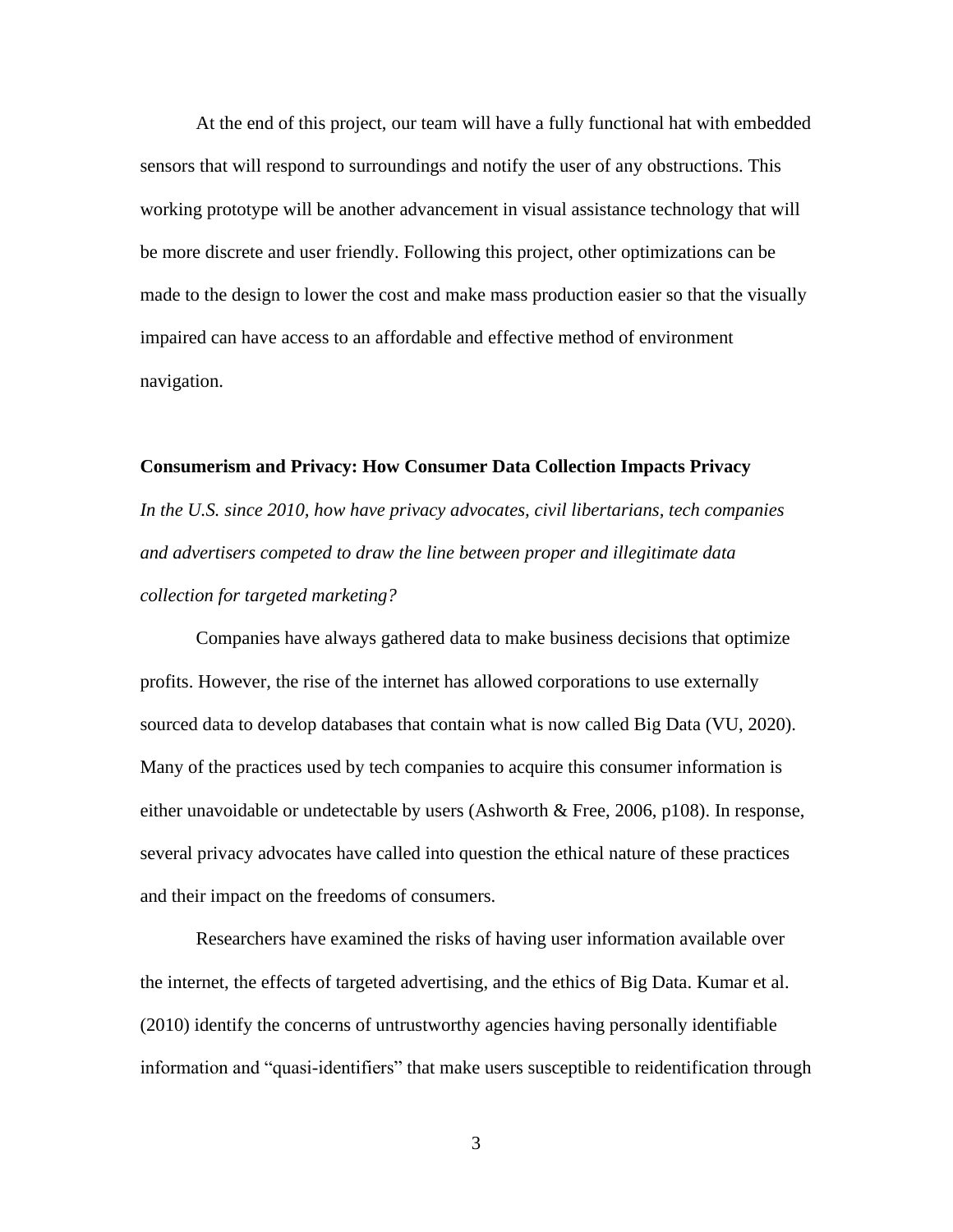anonymized data. As for targeted advertising, André et al. (2017) examine the use of artificial intelligence in micro-targeting marketing practices and the misconception that lowering search, transaction and decision-making costs for the consumer empowers and increases consumer welfare. Lastly, Zwitter (2014) suggests that Big Data creates the challenge of trying to apply traditional ethics and poses new ethical problems concerning privacy, propensity modeling, and research using Big Data.

Responding to privacy threats, the American Civil Liberties Union (ACLU) warns of the "increasingly pervasive surveillance of individuals" by corporations and of the pressures to exchange privacy for services (ACLU, n.d.). Gillmor (2018) who is a part of the ACLU Speech, Privacy, and Technology Project states that "Facebook and other massive web companies represent a strong push toward unaccountable centralized social control" through their services. Gillmor adds that though he is not active on Facebook, Facebook still developed a detailed profile about him. This is done through connections of others on Facebook's platform or through his browsing habits that are linked through webpages that incorporate Facebook's like button into their content.

Privacy International (PI) is another privacy advocate that has identified tech companies that have shifted their focus to collecting large amounts of personal data, sometimes at the expense of the user, to better target their advertisements and remain competitive (PI, n.d.b). Specifically, PI explains how problematic advertisement technology is because it can be discriminatory, manipulative, and pose as a serious security risk if the data is not sufficiently protected (PI, n.d.a). Furthermore, PI has specifically called out companies like Google as "gatekeepers" who regulate how users access information on the web. They also claim that data collection is a way for large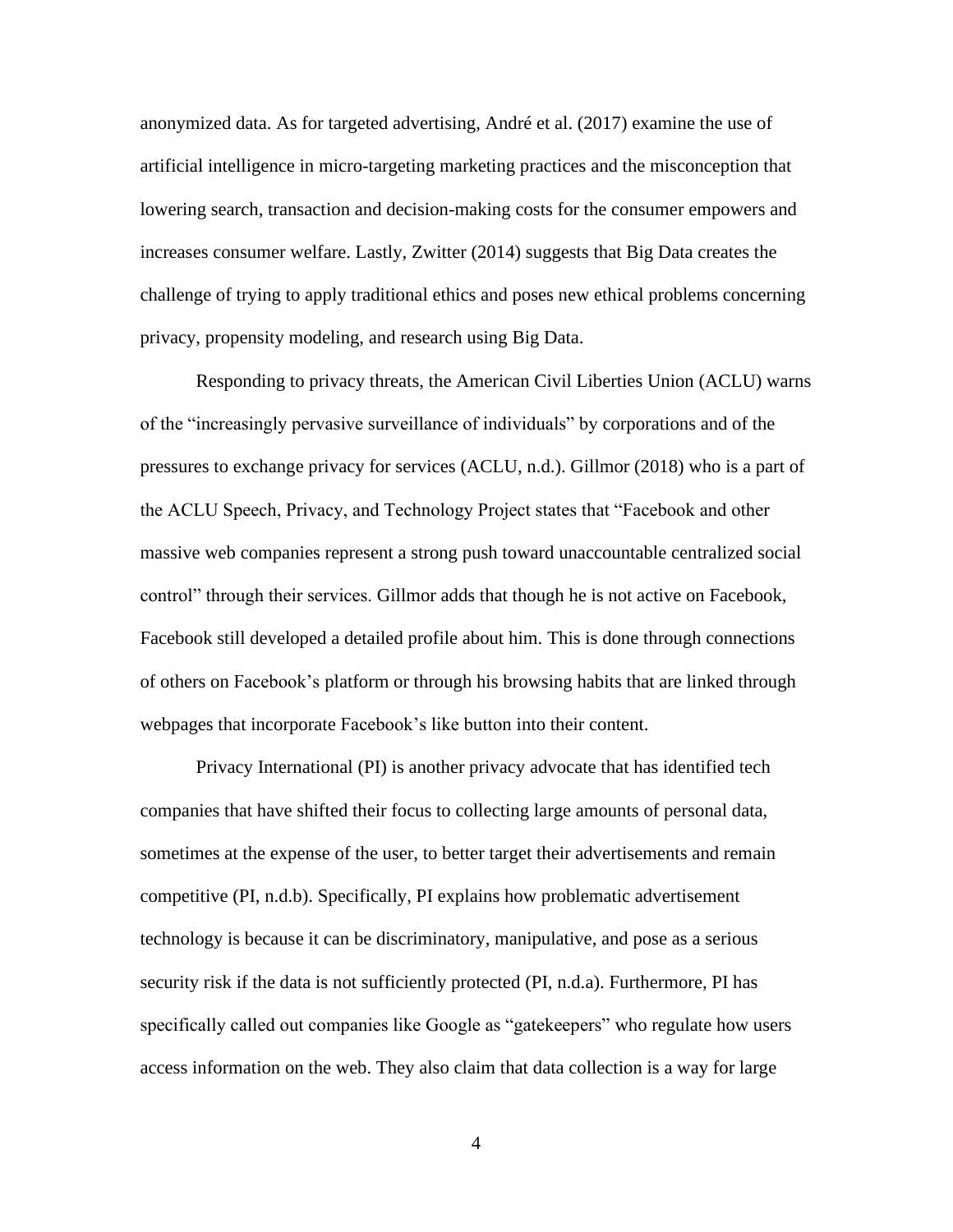companies to dominate in the digital economy and has caused companies to overstep the boundary of "just affecting the realm of digital advertising" (PI, n.d.b).

The Digital Advertising Alliance (DAA) "establishes and enforces responsible privacy practices across the industry for relevant digital advertising" while also striving for transparency and control on the use of multi-site data and cross-app data gathering. This alliance is led by leading advertising and marketing trade associations such as 4A's, American Advertising Federation (AAF), Association of National Advertisers (ANA), BBB National Programs (BBBNP), Interactive Advertising Bureau (IAB), and Network Advertising Initiative (NAI) (DAA, n.d.a). The DAA has designed several principles for advertising practices and uses the BBBNP and ANA to investigate and enforce any violations that consumers, business entities, or other stakeholders have observed (DAA, n.d.b).

Data collectors monetize the data by using it to target personalized advertisements at consumers. One prominent tech company that has collected user data for third-party access is Facebook, which openly states that user data is provided to advertisers and business analysts (Facebook, n.d.). Facebook even has a custom marketing service called "Lookalike Audiences", which is a feature that "allows marketers to examine their existing customers or voters for certain propensities – like big spending – and have Facebook find other users with similar tendencies" (Singer, 2018). This feature does not give advertisers personal data of the user and Facebook has policies in place to prohibit potentially predatory ad-targeting practices. However, despite these policies, many users still object to such data collection, how well they are informed about it, and the effects it has on consumer privacy.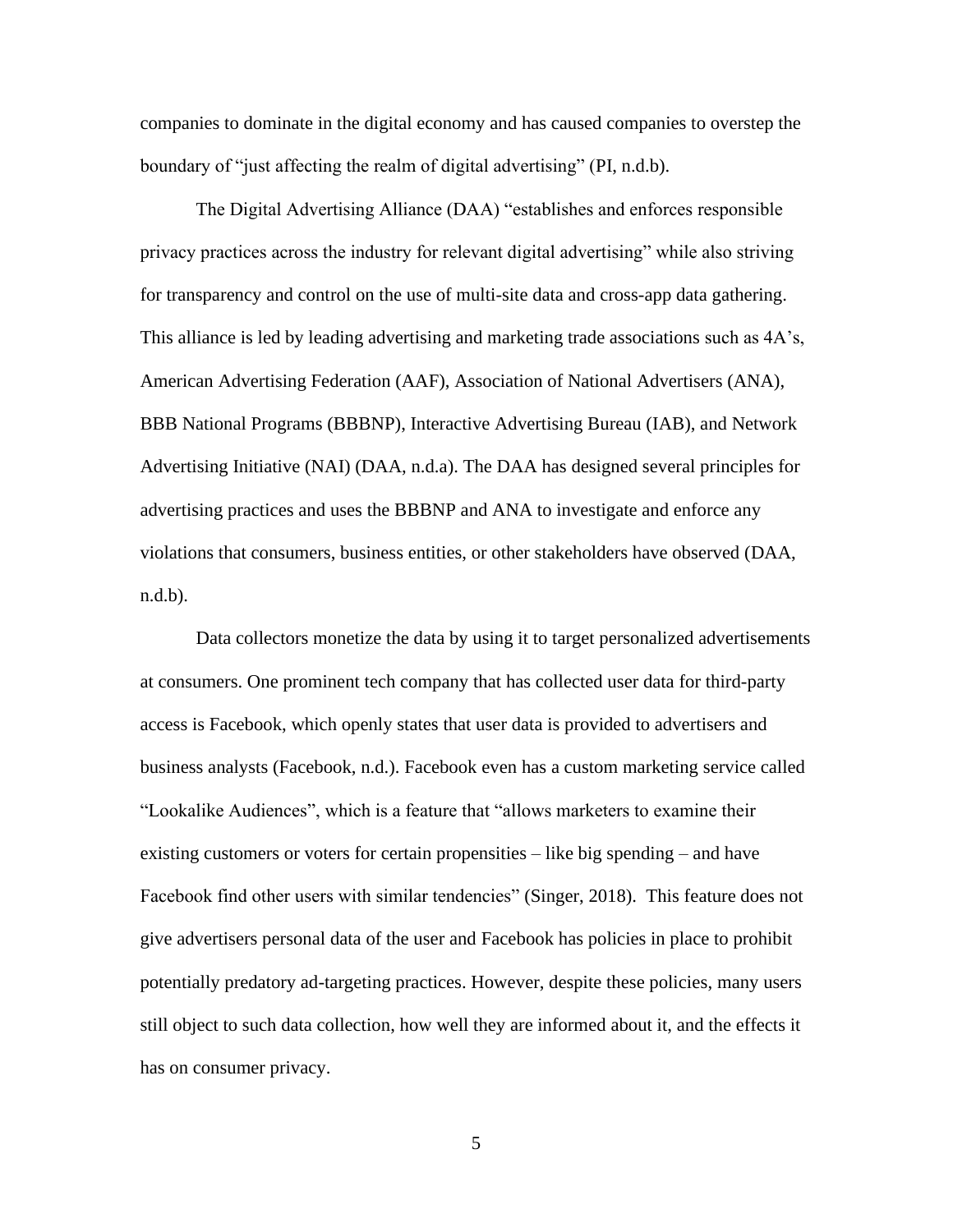Google also collects user's browser data for third-parties as a way to tailor advertisements and as a means to keep its services free (Google, n.d.b). The company has a specific page located in its Privacy & Terms webpage that gives an overview of how it uses various digital components on users' devices, such as cookies or IP addresses, to customize advertising such that advertisers are able to reach their desired audiences. It provides users ways to opt out of these targeted ads and give detailed information about what users can expect to see if they chose not to opt out (Google, n.d.a). Furthermore, Google even provides users access to what is called an "advertising profile," which includes a summary of "what google thinks about you" in terms of gender, age range, job industry, and interests. These again are used for targeted advertising purposes to serve users with ads that align with their personal tastes along with other personalized services (Sidell, 2020).

Overall, these participants have continued to test the current standards of consumer privacy in an effort to find the balance between providing an efficient and personalized experience while still respecting the privacy of each user. This has opened the door to a deeper exploration of the practical and social impact that these digital services have on consumers in the United States and will lay the foundation for future services that will depend on data collection.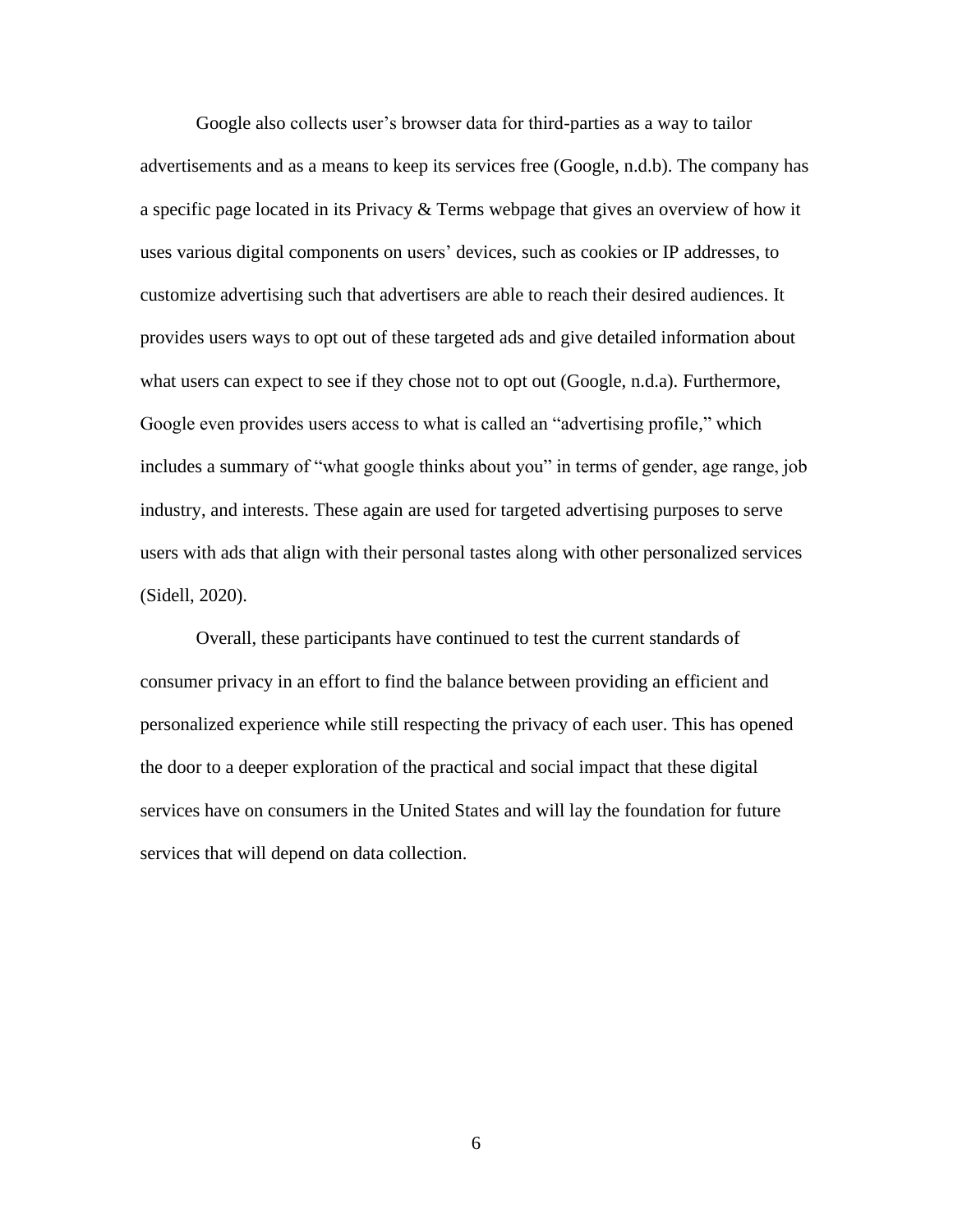#### **References**

- ACLU (n.d.). American Civil Liberties Union. Consumer privacy. https://www.aclu.org/issues/privacy-technology/consumer-privacy.
- Ambutech. (n.d.). IGlasses™ ultrasonic mobility aid. https://ambutech.com/products/iglasses%e2%84%a2-ultrasonic-mobility-aid
- Ashworth, L., & Free, C. (2006). Marketing Dataveillance and Digital Privacy: Using Theories of Justice to Understand Consumers' Online Privacy Concerns. *Journal of Business Ethics, 67*, 107–123. https://doi.org/10.1007/s10551-006-9007-7
- CDC. (2020, June 12). Centers for Disease Control and Prevention. Burden of vision loss. https://www.cdc.gov/visionhealth/risk/burden.htm
- DAA. (n.d.). Digital Advertising Alliance. About the Digital Advertising Alliance. https://digitaladvertisingalliance.org/about
- DAA (n.d.). Digital Advertising Alliance. Enforcement. https://digitaladvertisingalliance.org/enforcement
- Facebook. (n.d.). Data Policy. https://www.facebook.com/policy.php?ref=pf
- Gillmor, D. K. (2018, April 5). Facebook is tracking me even though I'm not on Facebook. American Civil Liberties Union. [https://www.aclu.org/blog/privacy](https://www.aclu.org/blog/privacy-technology/internet-privacy/facebook-tracking-me-even-though-im-not-facebook)[technology/internet-privacy/facebook-tracking-me-even-though-im-not-facebook](https://www.aclu.org/blog/privacy-technology/internet-privacy/facebook-tracking-me-even-though-im-not-facebook)
- Google. (n.d.). Advertising Privacy & Terms. https://policies.google.com/technologies/ads?hl=en-US
- Google. (n.d.). Privacy policy Privacy  $&$  Terms. https://policies.google.com/privacy?hl=en-US#infosharing
- PI. (n.d.). Privacy International. Adtech: Privacy International. <https://www.privacyinternational.org/learn/adtech>
- PI. (n.d.). Privacy International. Competition and Data. https://www.privacyinternational.org/learn/competition-and-data
- Kumar, R., Gopal, R., & Garfinkel, R. (2010). Freedom of Privacy: Anonymous Data Collection with Respondent-Defined Privacy Protection. *Informs Journal on Computing, 22*(3), 471-481.<https://doi.org/10.1287/ijoc.1090.0364>
- Sidell, E. P. (2020, December 18). What does google do with your data?. https://www.avast.com/c-how-google-uses-your-data